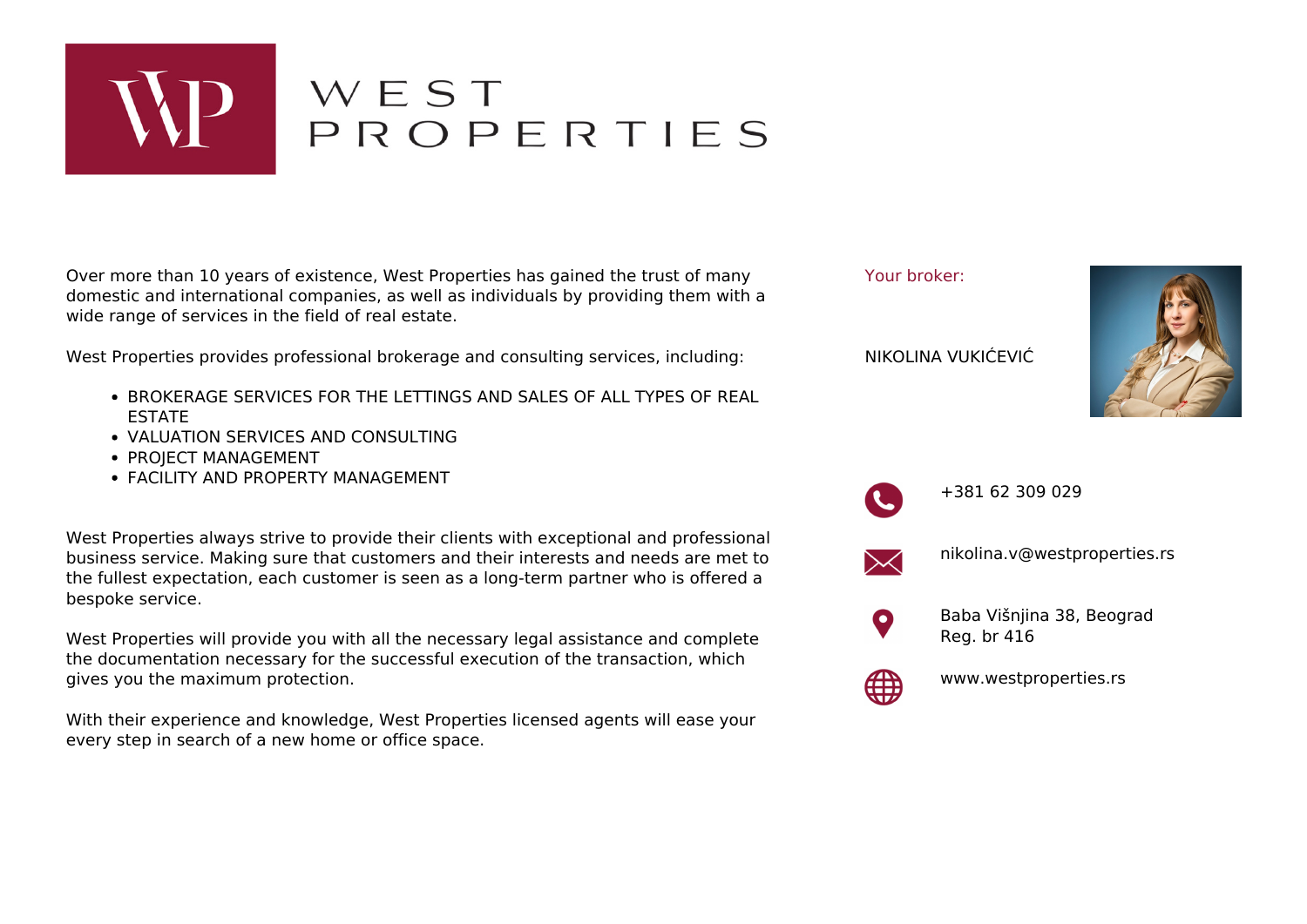

| Location            | Čubura           |
|---------------------|------------------|
| Address             | Stojana Protica  |
| Type of property    | Apartment        |
| <b>Size</b>         | 87,00 m2         |
| <b>Floor</b>        | Visoko prizemlje |
| Garage              | Nο               |
| Number of bedrooms  | 3                |
| Heating             | Central heating  |
| :Property condition | Lux              |
| Furniture           | Empty            |
| <b>Asking price</b> | 800,00€          |
| Agency fee          | 100%             |

Absolutely perfect apartment positioned in the quiet street in Vracar area close to St. Sava Church.

Beyond a spacious foyer this lovely home opens into an expansive, open-concept living room, dining room, and kitchen. The space is saturated with light via large windows that open to a cozy terrace. Two bedrooms are secluded from the street and encompasses three built in wardrobes. Third bedroom is on the opposite side of the apartment and ensuring you the privacy for you and your guests. Interior has been executed in a very contemporary manner.



## **Features and benefits:**

Air conditioning Thone Intercom

Terrace Video surveillance